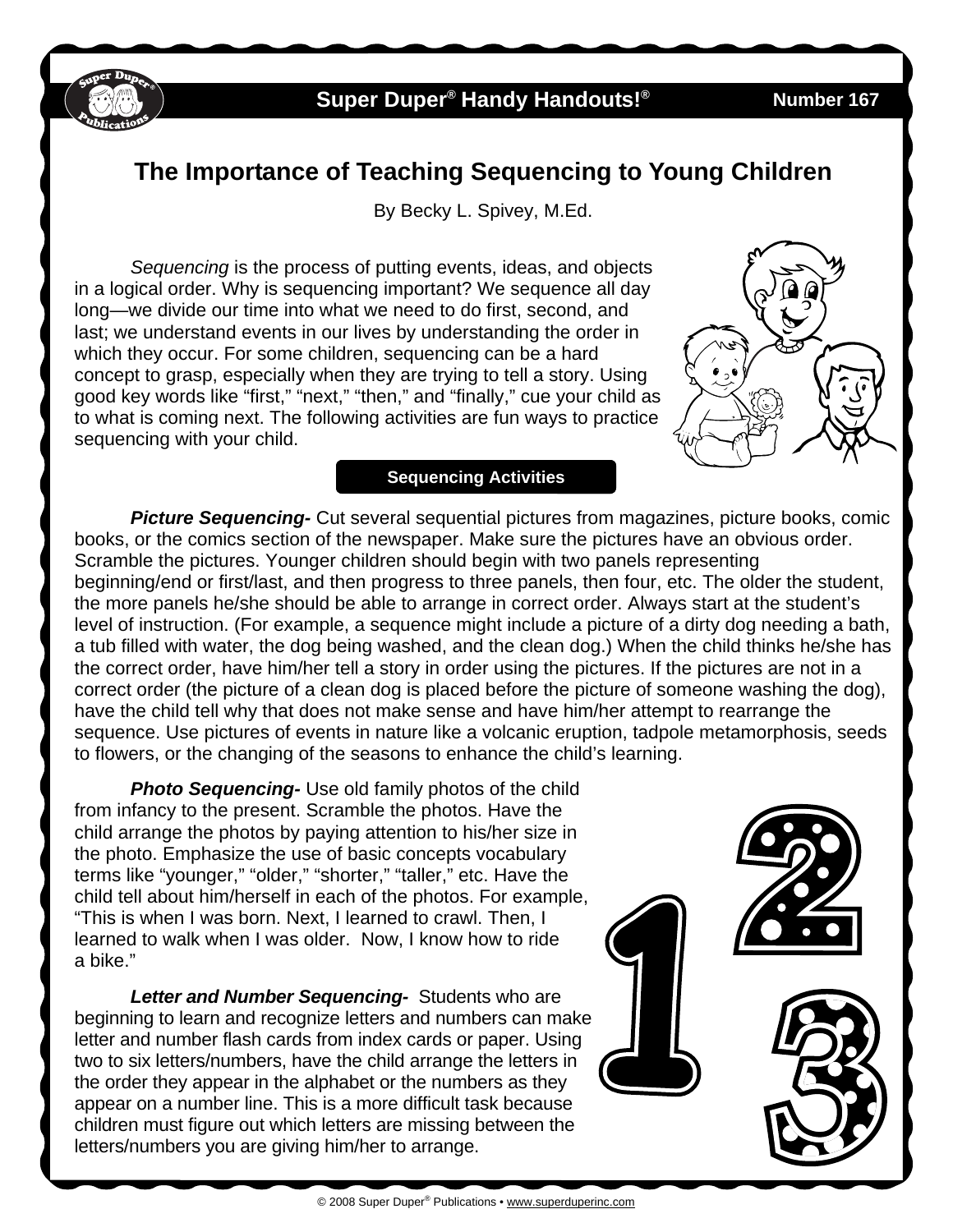**Story Sequencing-** For young readers, cut simple sentences from stories or create your own on a computer. Use a story with four to six sentences or a poem with four to six lines. Begin with two strips to tell the beginning and end, then add a strip until all six are in order. This activity can also use the lines of familiar songs/nursery rhymes (e.g., *Happy Birthday, Jack and Jill*).

 *Which Way to Go?-* Pick a familiar route in your home, neighborhood, or school, and another familiar destination. Have the child walk the route and draw a map with symbols to represent places along the way. Older children can write the directions in numbered steps or in a paragraph. Give the map/directions to other children to see if they can find their way to the destination.

*Kitchen Steps-* Visit the kitchen and prepare a dish using a few ingredients/steps. For young students, make a sandwich, a bowl of cereal, or other snack that does not require the use of the oven or stove. Talk about the food preparation as you go. Then, have the child repeat the steps, write the steps, and draw a sequence of pictures showing the preparation.



*Music and Dance-* Sing familiar tunes (e.g., *Old MacDonald, This Old Man*) and clap hands in rhythm with younger children and stop a few times to allow the child to fill in the phrase/clap. Do this until the child can sing the song/clap the rhythm on his/her own. Create simple dance steps (no more than six) and practice them together. Present steps, stop, and let the child continue the routine. Take turns presenting routines to each other.

*I Spy and Why-* Play "I Spy" together, but add a simple step. After "spying" the object, give the student examples for what, how, and why we use the object in a logical flow of ideas. For example, "I spy a fork. I use a fork to eat food. I eat food to keep healthy. I need to be healthy so I can run and play. I like to run and play to have fun." Have the child continue until he/she can think of no other details to add to the sequence.

#### **Sequencing in Daily Living**

We have countless opportunities throughout the day to encourage children to think sequentially. In the car on the way home, ask, "Which way will I turn at the stop sign?" At home ask, "Now, what will I do with these dirty dishes?" "Tell me what happened at school today," or "Before you go outside in the cold, what do you need to do?" The list is unending.

 Sequencing is an important skill in pre-reading, comprehension, and writing. Start your child/student early to help build a solid foundation for learning.

Resources

Education World™. (2005). *Lesson plans.* Retrieved March 3, 2008, from http://www.education-world.com/a\_tsl/archives/05-1/lesson004.html.

Kid Source Online. (1999). *Summer activities for young children.* Retrieved March 3, 2008, from http://www.kidsource.com/schwab/summer.activities.html

Kodak Education. (2008) *Lesson plans.* Retrieved March 3, 2008, from http://www.kodak.com/global/en/consumer/education/lessonPlans/lessonPlan043.shtml